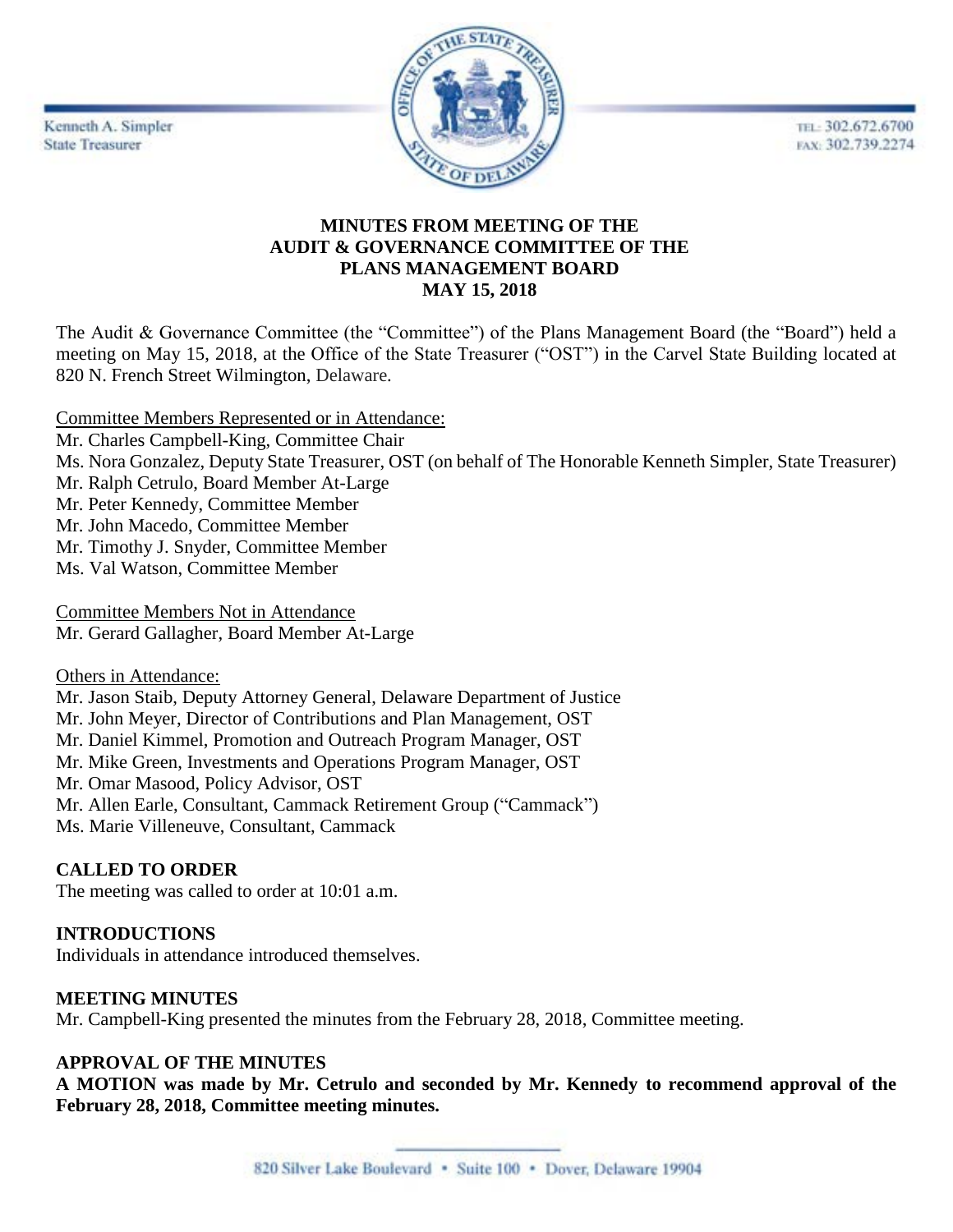#### **MOTION ADOPTED UNANIMOUSLY**

#### **PRESENTATIONS –GOVERNANCE REVIEW**

Mr. Meyer reviewed the Board structure and Resolution 2018-01 that created the Committee. Mr. Meyer indicated that the Committee has authority over plan amendments, cybersecurity issues, plan audits, and other audit or governance matters delegated by the Board.

Mr. Meyer reported that his team researched "best practices" for the Committee. The review identified a number of topics that are frequently covered at audit/governance committee meetings, such as governance documents, procurement, budgets, and education. Mr. Macedo asked if service provider oversight fits into one of these buckets. Mr. Meyer replied that it likely falls under procurement. Mr. Macedo agreed.

For next steps, Mr. Meyer suggested drafting a governance manual, updating the administrative policy manual, and scheduling fiduciary/ethics training for the Board for the fall of 2018. The Committee expressed interest in procurement and specifically a vendor management policy.

Ms. Gonzalez asked about cybersecurity. Mr. Masood indicated that cybersecurity was not one of the most common topics that came up in the review.

Mr. Meyer thanked Mr. Macedo for his efforts after the February Committee meeting in helping to identify areas of potential concern and creating a list of focus areas. Mr. Meyer reported OST looked at Mr. Macedo's list and augmented it with additional items from past Board discussions.

Mr. Meyer opened the floor for discussion on other topics that should be added to the list and discussed in future meetings. Ms. Gonzalez asked the Committee for input on prioritizing the focus areas.

The Committee discussed eligible plan expenses as a key priority.

#### **DISCUSSIONS AND ACTION ITEMS**

Mr. Meyer presented five budget-related topics for discussion and possible action: (1) administrative fee balances, (2) employee salaries and benefits, (3) Voya's performance guarantee payment, (4) audit expenses, and (5) Ice Miller's contract extension and training proposal.

#### *Administrative Fee Balances (457(b) Plan)*

The Committee discussed the unused plan expense balances for 2017. At the end of 2017, the 457(b) plan had a balance of \$19,863 in unused administrative fees collected by Voya. Mr. Meyer responded to Mr. Macedo's suggestion at the last meeting to reimburse unused fee balances on a pro-rata basis on the actual fee amount collected from a participant. Mr. Meyer reported that Voya lacked the functionality to reimburse pro-rata based on the actual fee collected but could reimburse pro-rata based on a participant's assets up to \$400,000 (to insure that a participant will not be reimbursed more than the amount collected).

Mr. Macedo said that while the first option would be ideal the use of participant balances would be reasonable as well. Mr. Snyder inquired as to where the money to pay for plan expenses such as auditors and Ice Miller comes from. Mr. Meyer said they currently are paid out of the plan expense account, which is funded by administrative fees collected from participants. Mr. Snyder said that under ERISA the sponsor could use these type of accounts to pay plan expenses with the remainder allocated back to plan participants. Mr. Snyder said that a participant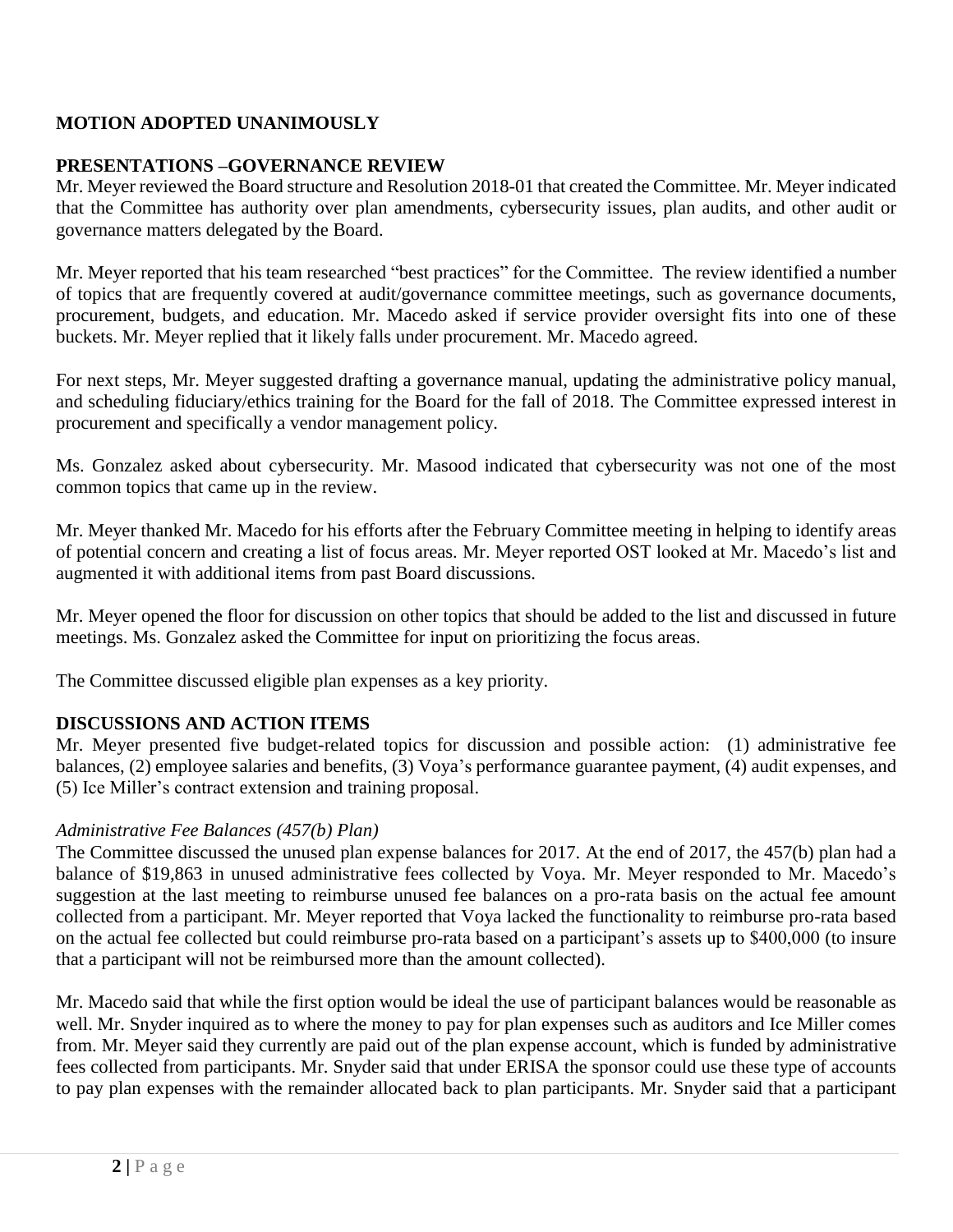getting \$12 back in their account is not necessarily worth the effort required to execute and said that using accrued fees to pay plan expenses going forward should be explored as an alternative. Mr. Snyder asked how much is in the plan expense account. Mr. Meyer replied that there is \$19,863 in the 457(b) plan expense account from 2017. Mr. Meyer also stated that the 457(b) plan has \$864,775 in "legacy fees" that were deducted from the plan prior to the transfer of recordkeeping to Voya. The Committee discussed options concerning the legacy fees, including possible reimbursement of legacy fees to participants. Mr. Meyer indicated that Voya may not be able to reimburse legacy fees to past participants as some participants who paid the fee may no longer be in the plan. Voya suggested one option would be to revert back fees at a point in time, such as the transition date, based on either a pro-rata or per-capita distribution method. Mr. Staib indicated that Ice Miller had cautioned against distributing to current participants without consideration of former participants who may have contributed to the legacy balance. Mr. Macedo asked Mr. Staib about Ice Miller's general view on using legacy funds to defray future plan expenses. Mr. Staib indicated that Ice Miller was generally okay with the concept, subject to the concerns about former participants.

Mr. Campbell-King pointed out the plan is now much more transparent with respect to administrative fees and asked whether the Board should suspend the collection of administrative fees if the legacy fees are used for future plan expenses.

Mr. Cetrulo asked how many years of expenses the \$864,000 would cover. Mr. Meyer indicated that the legacy fees would cover approximately two years of expenses after establishment of a budget reserve. Mr. Meyer stated that best practices include a reserve equivalent to one year's worth of expenses, and cited North Carolina as an example of a state following this practice.

Mr. Cetrulo said if Ice Miller has blessed using the legacy fees to offset future plan expenses it would be best to do so with respect to both the \$19,000 and \$864,000. Mr. Macedo questioned whether the Board should still assess a fee going forward because, absent continued fee collection, only current participants would benefit.

Mr. Snyder spoke about guidance from the U.S. Department of Labor on excess assets and allocating them to participants, which the DOL describes as a fiduciary function. Mr. Snyder indicated that all relevant factors need to be taken into account. One of those factors is the size of an allocation to former participants. Mr. Snyder reiterated that the reallocation expense may exceed the benefit to participants.

Mr. Campbell-King asked what the maximum and minimum potential reimbursement amounts would be. Mr. Green spoke about the administrative issues associated with attempts to track down former participants, who may have transitioned out of the plan to an IRA.

The Committee discussed concerns related to the suspension of fees going forward. Mr. Staib raised the possibility of suspending the fee, spending down the legacy fees over two years, and setting aside an amount of money to deal with former participants. Mr. Macedo commented this would show a good faith attempt to do right by former participants, even if ultimately that proves to not be feasible.

Mr. Snyder queried whether Ice Miller raised the issue of former participants being disadvantaged. Mr. Staib said that, while the analysis wasn't very detailed, he believes Ice Miller's view was that legacy fees could be used to offset future fees, which implicitly acknowledged that the former participants would not benefit. Mr. Snyder indicated that is essentially what the Department of Labor's guidance says. Mr. Kennedy stated the Committee may want to establish a policy that would cover these types of decisions going forward. Mr. Macedo discussed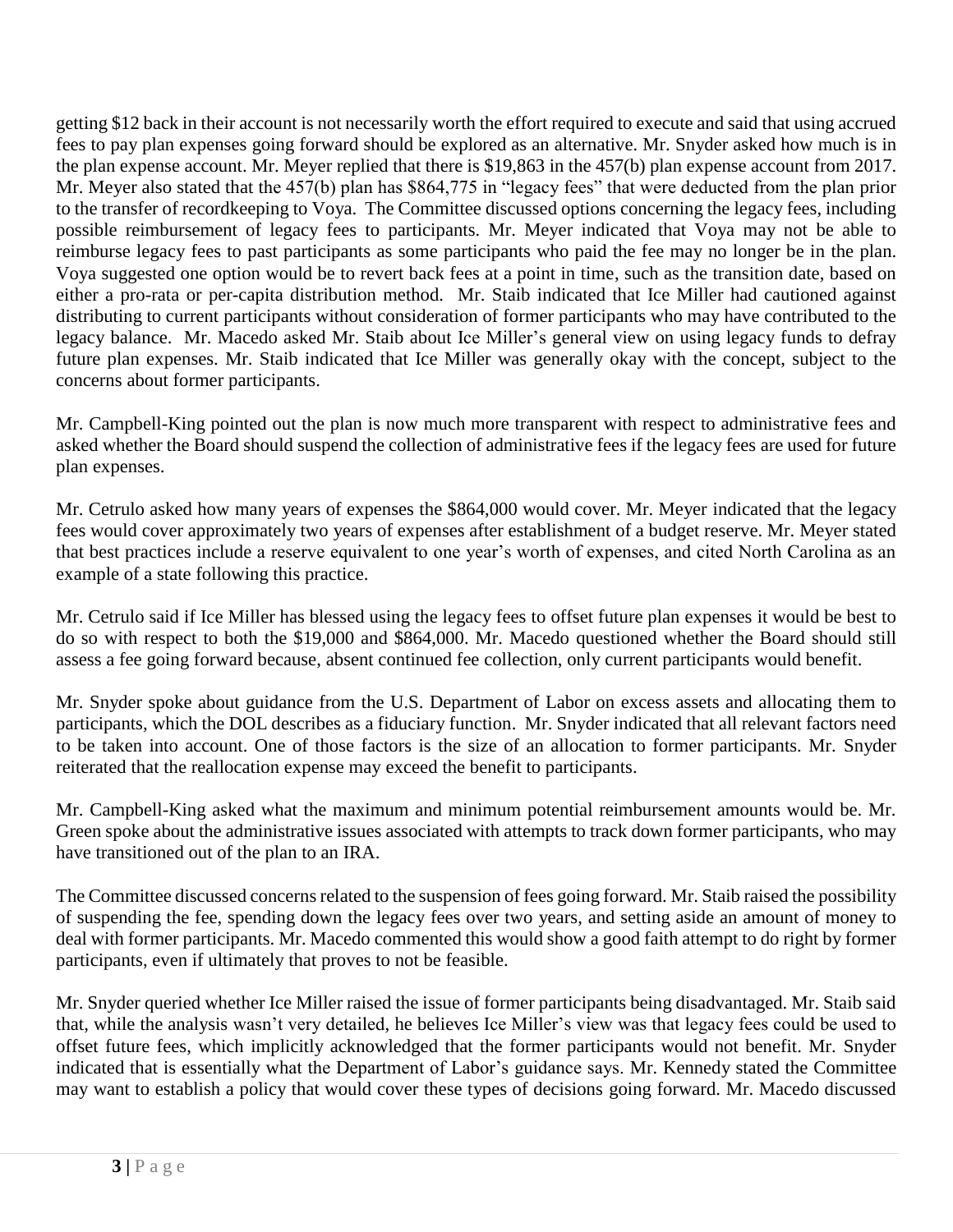having a reserve and said once it reaches a certain amount the fee could be reduced going forward until the reserve reaches a target range. Mr. Snyder asked why there is a recommendation to have a one year reserve. Mr. Meyer said that recommendation is based on best practices to guard against a market downturn or funding structure changes.

The discussion returned to whether the fee should be suspended or continued. Mr. Cetrulo believed it should be suspended. Mr. Macedo reiterated his concerns.

Mr. Cetrulo said he favored suspending the fee for one year. Mr. Campbell-King asked for clarification on whether this would apply for the next 12 months or the remainder of 2018. Mr. Cetrulo said it would be best to just do it for the next four quarters.

The Committee decided to recommend that (a) legacy fees be used to offset future plan expenses and (b) state administration fees on the 457(b) plan be suspended for four calendar quarters starting in June 2018. To address potential concerns with former participants who would not benefit from the suspension of fees, the Committee recommended that a carve-out be established for the benefit of such participants. The amount of the carve-out will be established at a later date.

The Committee recommended treating the unused 2017 fees in the same manner as legacy fees.

### **RECOMMENDATION REGARDING ADMINISTRATIVE FEE BALANCES**

**A MOTION was made by Mr. Cetrulo and seconded by Mr. Snyder to recommend that the Board use administrative fee balances (2017 unused administrative fees and legacy fees) to offset future plan expenses, subject to a carve-out of legacy fees (amount to be determined later) for former plan participants, which fees would revert back to the plan expense account if it proves impossible and infeasible to identify former participants.**

**MOTION ADOPTED UNANIMOUSLY**

#### **RECOMMENDATION REGARDING SUSPENSION OF THE STATE FEE**

#### **A MOTION was made by Mr. Cetrulo and seconded by Mr. Kennedy to recommend suspending the fee on the 457(b) Plan for four calendar quarters. MOTION ADOPTED UNANIMOUSLY**

#### *529 Legacy Fee Balance*

The Committee discussed the \$1.6 million administrative fee balance for the 529 Plan. Ms. Gonzalez noted these funds are used for salaries, marketing, legal and audit fees. Mr. Cetrulo asked what the 529 budget amount was for the year. Mr. Meyer responded that the annual budget is approximately \$370,000. Mr. Campbell-King asked if Fidelity has the capability to refund participants. Mr. Meyer said this question has been posed to Fidelity but OST had not yet received an answer.

Mr. Meyer noted OST is working with Fidelity on a strategic marketing plan. Mr. Meyer said that Fidelity is responsible for marketing; however, many states allocate additional funds for local 529 marketing expenses.

Mr. Cetrulo raised the issue of reducing the administrative fee balance. Mr. Cetrulo expressed a desire to equalize the administrative fee with budgeted expenditures, to prevent the continuing increase in unused funds. Mr. Cetrulo felt that the topic of the 529 fee balance required further information prior to making a decision. Mr. Macedo agreed that it made sense to lower the fee to stop making the problem worse. Mr. Macedo expressed his view that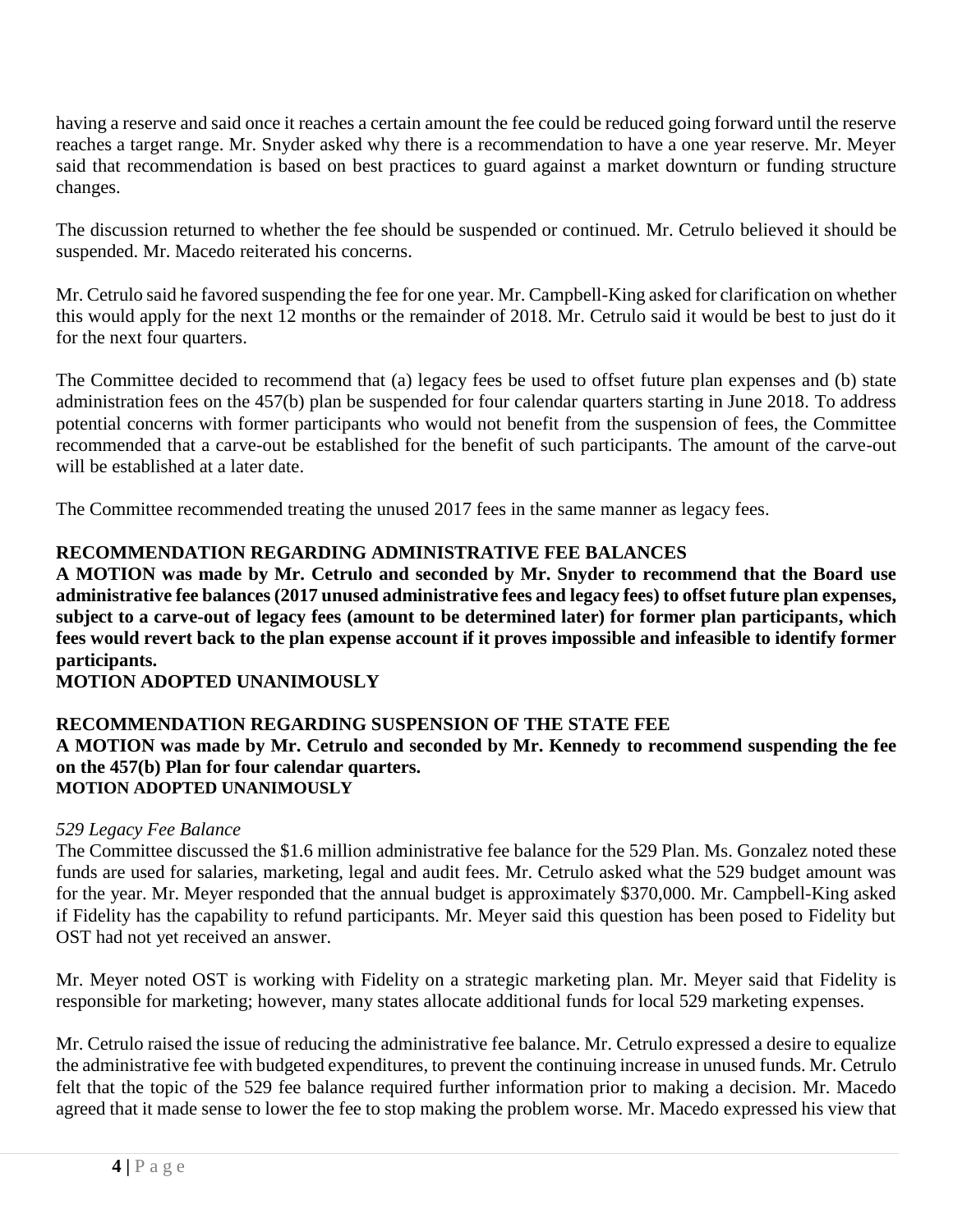it would be impossible to go back 20 years and reimburse past participants. Mr. Cetrulo stated the fee issue could be revisited in August. The matter was tabled for future discussion.

#### *Salary and Employee Benefits*

The Committee discussed the use of fees to pay employee salaries and benefits. Mr. Meyer indicated that the deferred compensation plans and the college investment plan are supported by four employees of OST. Pursuant to budgets approved by the Board, three of the OST positions are funded by administrative fees collected from the plans on a pro-rata basis. One OST position receives General Fund appropriations. The Committee discussed funding all four positions with administrative fees.

Mr. Campbell-King asked how salaries are allocated across the plans. Ms. Gonzalez said it is done based on assets. Mr. Macedo said he did not think asset-based was the best way to allocate for employee-related expenses and suggested it be based off of employee time. Mr. Macedo asked if the calculation includes benefits. Ms. Gonzalez said benefits are included. Mr. Macedo asked whether health costs are calculated based on actual costs or allocated accruals. Mr. Macedo said, per ERISA, his firm does not recover health care costs from the pension plan because the actual costs related to each employee are not reflected in the accounting system. In lieu of that, his firm estimates health care costs and uses an estimated monthly accrual for each person. Mr. Macedo asked for a legal opinion if the State uses estimated rather than actual costs. Ms. Gonzalez indicated that OST uses the rates set by the State per employee. If actual costs come in lower, that money remains in the fund. Mr. Snyder said that, since the State is using a proxy premium less the employee share, expense qualifies as an actual cost under ERISA. Mr. Macedo replied that it is a proxy for actual costs for the broader population but not necessarily for the four individuals in question.

Mr. Macedo asked if pension contribution costs are recovered and requested a legal opinion if they are. Mr. Snyder replied the annual required contributions to a pension plan are expenses and are treated as such by accountants. Mr. Snyder believed that accounting for "normal costs" of pensions per year, which are paid by the employer along with amortization, is appropriate. Mr. Macedo replied that goes to broad costs, not costs specific to this small subset of employees and in his experience his firms have not recovered pension costs.

Ms. Gonzalez queried if there is a consensus on the need to seek legal counsel. Mr. Macedo said he would want legal counsel on recovery of employee salary and benefit costs.

Mr. Campbell-King said the Committee could make a motion to add the fourth position to be paid via administrative fees collected by the plan on a pro-rata basis, while seeking a legal opinion on benefit costs.

#### **RECOMMENDATION REGARDING EMPLOYEE SALARIES AND BENEFITS**

#### **A MOTION was made by Mr. Campbell-King and seconded by Mr. Macedo to fund the fourth OST supporting position, effective immediately and prospectively, subject to OST's receipt of a legal opinion on benefits and allocation methods. MOTION ADOPTED UNANIMOUSLY**

# *Voya Performance Guarantee*

Mr. Meyer gave an overview of the agreement with Voya that contains a performance guarantee that requires Voya to increase the participation rate for the 457(b) and 403(b) plans by 2% per year. Voya did not meet the performance guarantee for 2017 and is obligated to remit \$20,000 back to the plans.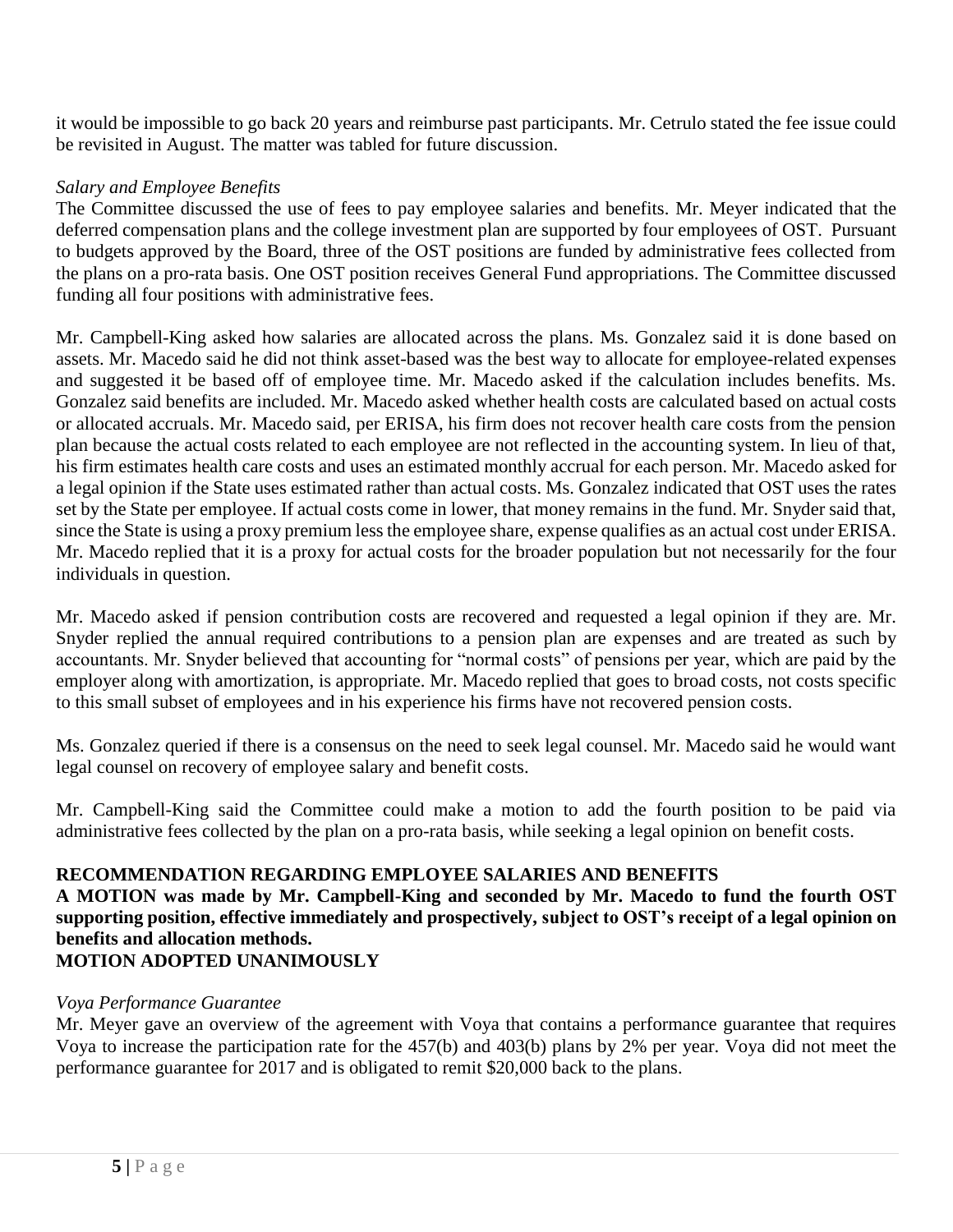Mr. Macedo said the money should go back to the plans to which it relates (referencing the 457 and 403 plans). Mr. Macedo indicated paying plan expenses would be okay, provided the \$20,0000 is split appropriately across the two plans.

Mr. Cetrulo said promoting retirement readiness requires increasing participation and that would include further education efforts. Mr. Cetrulo drew a distinction between education and marketing. Mr. Staib replied that OST could go back to Ice Miller for clarification but that his initial reaction is education pertains to participants, not potential participants. Mr. Cetrulo asked if there is a fiduciary duty to increase the participation rate. Ms. Gonzalez replied that the Board consistently has expressed the idea that having more participants is a good thing and would generate lower fees. Mr. Cetrulo responded that it could then be argued that it does benefit current and future participants. Mr. Cetrulo said we can get more information but he is comfortable because he views it as education and it is good for the plan overall. Mr. Kennedy said the \$20,000 should go to offset plan expenses in some fashion but the definition of marketing and education is a separate discussion.

The Committee entered into a discussion about splitting the \$20,000 between the plans based on their respective assets. Mr. Cetrulo suggested using 12/31 account balances. Mr. Macedo concurred. The Committee recommended that the \$20,000 payment be allocated to the two plans pro-rata and treated the same way as administrative fees.

## **RECOMMENDATION REGARDING THE VOYA PERFORMANCE GUARANTEE**

#### **A MOTION was made by Mr. Cetrulo and seconded by Mr. Kennedy to recommend putting the \$20,000 back in the expense account on a pro-rata basis as of December 31, 2017. MOTION ADOPTED UNANIMOUSLY**

#### *Audit Expenses*

Mr. Meyer discussed the audit process for the plans and reminded the Committee of the presentation by the Auditor's Office of Accounts ("AOA") at the last meeting. Mr. Meyer outlined the proposed memo of understanding ("MOU") that says OST would pay AOA a "reasonable fee" for AOA's administrative and oversight role in respect of plan audits. Mr. Meyer discussed the fee schedule and how it is calculated each year. Mr. Macedo asked if the State pays AOA fees, which involves a State agency paying another State agency. Mr. Meyer replied that currently the plans pay the fees. Mr. Macedo said that under ERISA overhead could not be charged to the plans because it is an expense that would be incurred absent the plans. Mr. Macedo said the federal Department of Labor frowns upon retirement plans paying for overhead.

There was a discussion of how AOA calculates rates. Ms. Gonzalez explained how the rate is set by the Office of Management and Budget and indicated that all State agencies are mandated to adhere to it. Mr. Cetrulo noted the great variance on a year-to-year basis in the historical fee schedule. Mr. Macedo responded that he did not consider such work a plan expense.

Mr. Snyder asked if this audit is mandatory. Ms. Gonzalez replied that an annual audit managed by AOA is mandated under the Board's enabling legislation. Ms. Gonzalez said the MOU cannot be signed absent Board approval.

The Committee discussed whether AOA fees can be paid with administrative fees collected from participants. Mr. Macedo said that under ERISA the answer would be no.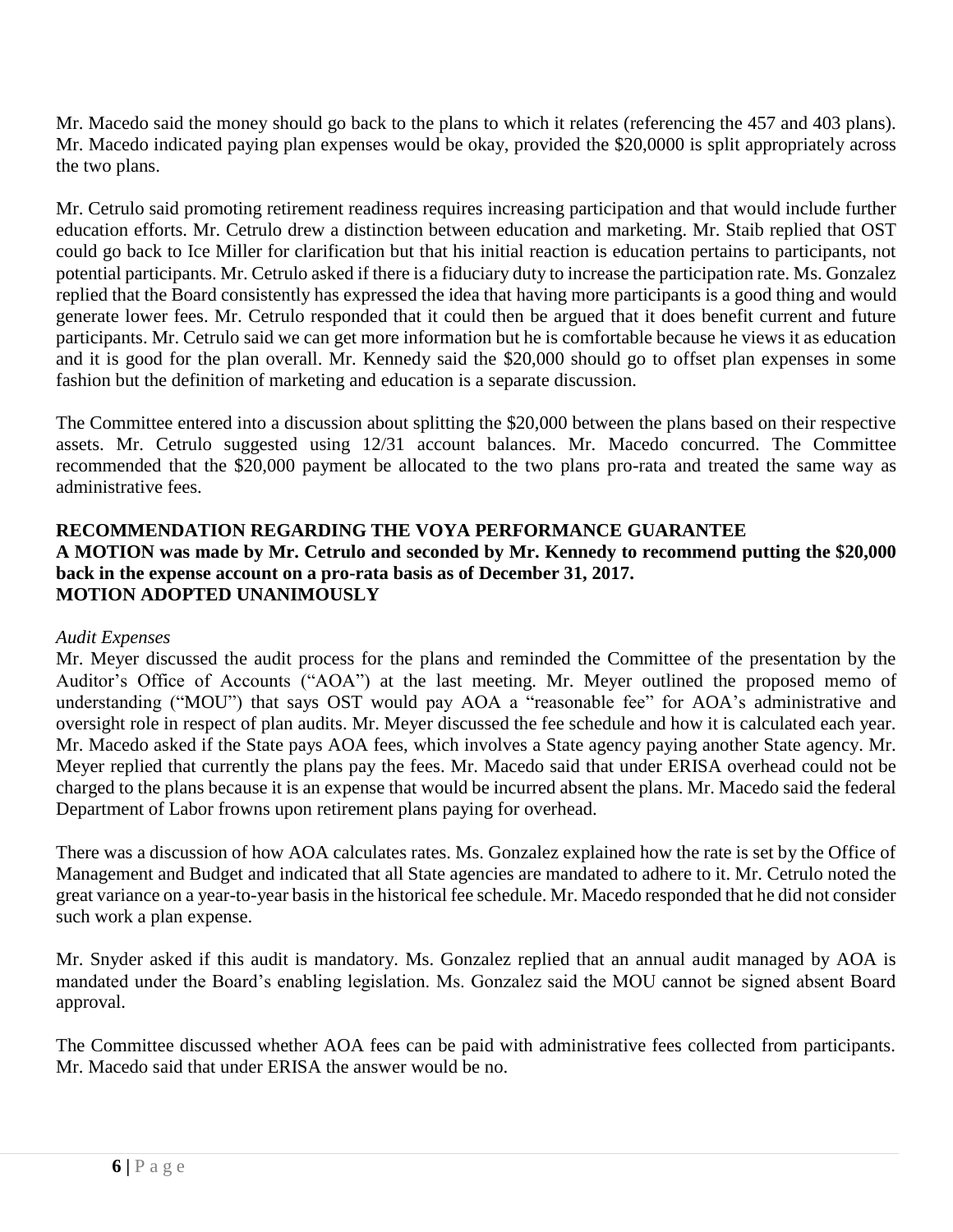Mr. Kennedy proposed a solution and asked if there is a way AOA could charge on an hourly basis. Mr. Macedo replied that he would still think there is an issue under the "but for" test and gave an example that people would be paid a salary with or without the plan audit. Mr. Campbell-King said a legal opinion would be needed, as well as additional information concerning the year-to-year variance in AOA fees. The matter was tabled for a future meeting.

#### *Belfint, Lyons, & Shuman ("BLS") 529 Audit Fees*

Mr. Meyer provided an overview of the issue with vendor BLS and the 529 audit. Mr. Meyer explained that BLS incurred additional fees to order to meet a deadline for the 529 audit.

Mr. Meyer reported that BLS is seeking an additional \$55,000 payment for completion of the audit. Mr. Meyer noted the previous auditor charged \$150,000 for the audit, while the BLS had proposed charging approximately \$75,000 for the same work. Mr. Meyer requested that the Committee recommend approval of the additional fees.

The Committee discussed the timing of the audit and the reason for the additional fees.

#### **RECOMMENDATION REGARDING AUDIT EXPENSE**

#### **A MOTION was made by Mr. Kennedy and seconded by Mr. Macedo to recommend that the budget for the 529 audit be increased by \$55,000. MOTION ADOPTED UNANIMOUSLY**

#### *Ice Miller Contract and Training Proposal*

Mr. Meyer discussed OST's recommendation to extend Ice Miller's contract, which expired in April 2018, for one year, which would extent the engagement to April 2019. Ice Miller also is asking for an update to its billing schedule, which originally was created in 2013. Ms. Watson asked if the updated schedule would generate greater costs for OST. Mr. Meyer indicated that there could be increased fees. Mr. Campbell-King asked for clarification on whether the rate has remained the same since 2013. Mr. Meyer confirmed that the rates had not changed since the inception of the engagement.

Ms. Watson asked for clarification on whether OST intends to issue a request for proposal. Mr. Meyer confirmed that the business would be put out to bid prior to the end of the extended term.

Mr. Snyder asked about the rate increases. Mr. Macedo expressed concern about the cost of paralegals. Mr. Staib said he would discuss a reduction of the paralegal fees and confirm applicability of the original \$500 fee cap.

Mr. Meyer discussed the upcoming Board training and Ice Miller's proposal. Ice Miller's portion on fiduciary issues will run about 1.5 hours and will cost \$10,000. Mr. Meyer explained that Mr. Staib would handle ethics and FOIA training.

Mr. Macedo commented on Ice Miller's sample slides. Mr. Macedo felt the materials were good but focused almost exclusively on investment options, rather than service provider oversight. Mr. Macedo requested that Ice Miller draft the presentation well ahead of the meeting so input could be provided by the Committee and Board.